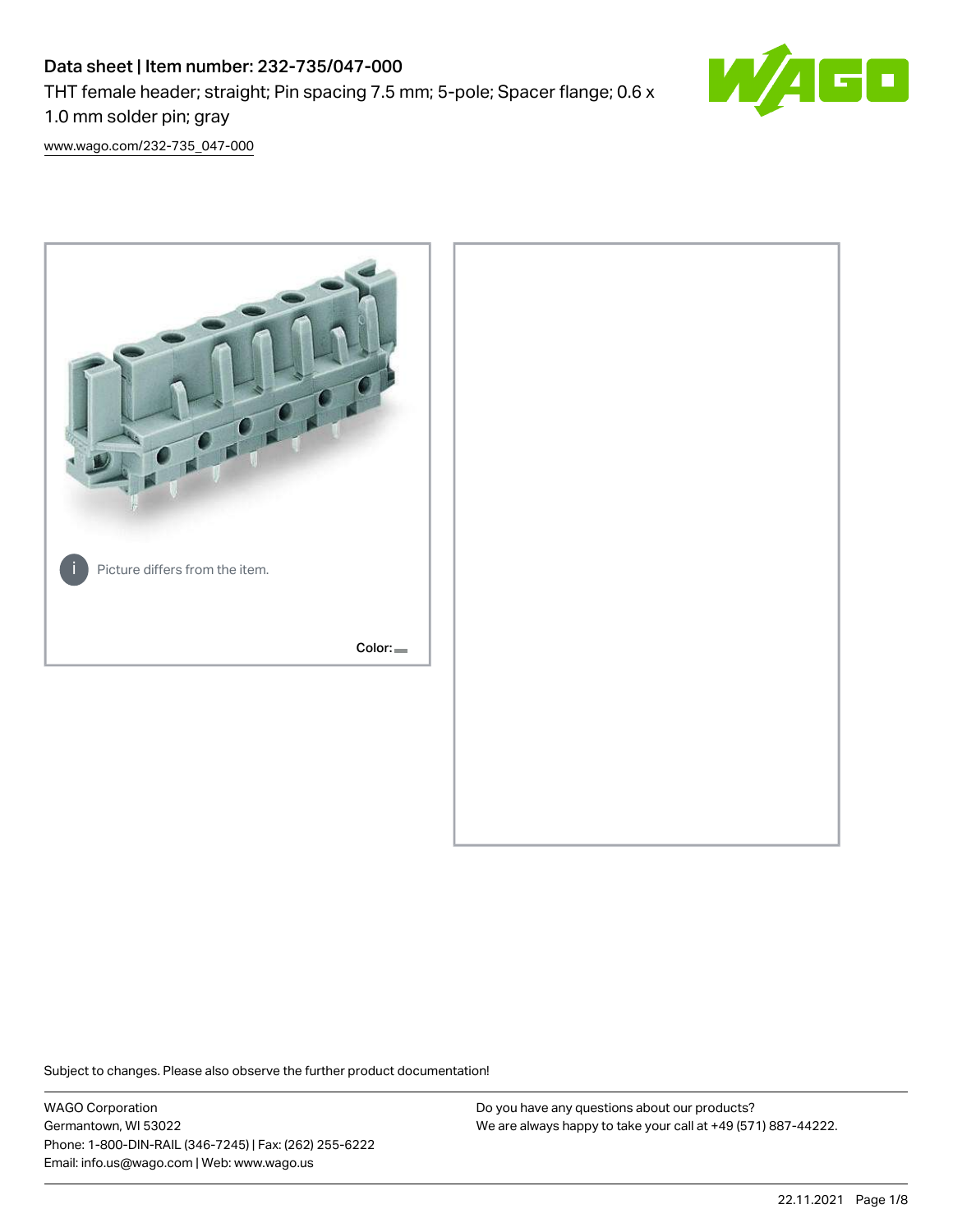

Dimensions in mm

 $L =$  (pole no.  $-1$ ) x pin spacing + 5 mm

 $L1 = L + 3$  mm

 $L2 = L + 8.8$  mm

```
L3 = L + 14.8 mm
```
2- to 3-pole female connectors – one latch only

## Item description

- **Horizontal or vertical PCB mounting via straight or angled solder pins**
- For board-to-board and board-to-wire connections

Subject to changes. Please also observe the further product documentation!

WAGO Corporation Germantown, WI 53022 Phone: 1-800-DIN-RAIL (346-7245) | Fax: (262) 255-6222 Email: info.us@wago.com | Web: www.wago.us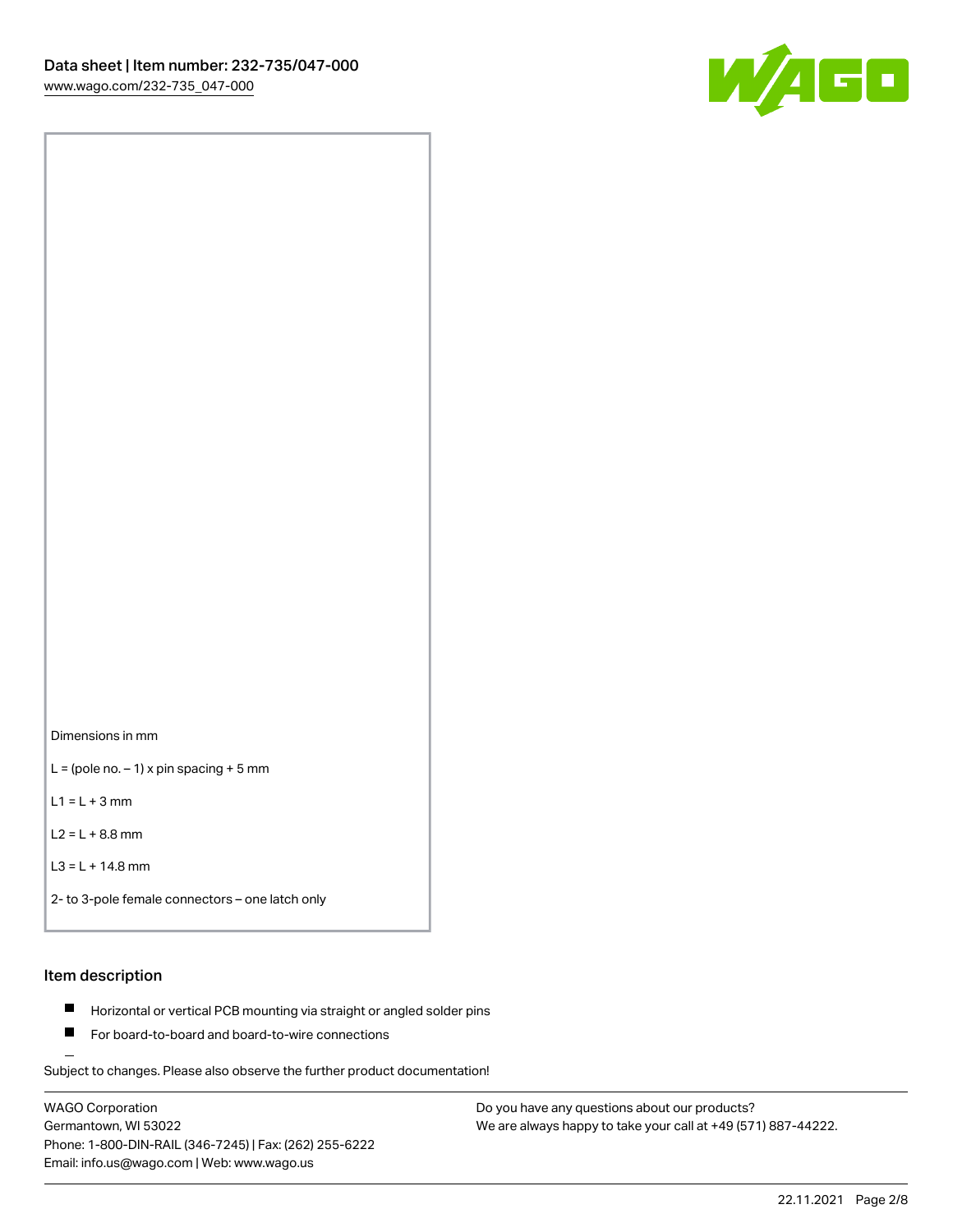- $\blacksquare$ Touch-proof PCB outputs
- $\blacksquare$ Easy-to-identify PCB inputs and outputs
- With coding fingers  $\blacksquare$

# Data

## Notes

| Safety information 1 | The <i>MCS – MULTI CONNECTION SYSTEM</i> includes connectors<br>without breaking capacity in accordance with DIN EN 61984. When<br>used as intended, these connectors must not be connected<br>/disconnected when live or under load. The circuit design should<br>ensure header pins, which can be touched, are not live when<br>unmated. |
|----------------------|--------------------------------------------------------------------------------------------------------------------------------------------------------------------------------------------------------------------------------------------------------------------------------------------------------------------------------------------|
| Variants:            | Other pole numbers<br>3.8 mm pin projection for male headers with straight solder pins<br>Gold-plated or partially gold-plated contact surfaces<br>Other versions (or variants) can be requested from WAGO Sales or<br>configured at https://configurator.wago.com/                                                                        |

## Electrical data

#### IEC Approvals

| Ratings per                 | IEC/EN 60664-1                                                       |
|-----------------------------|----------------------------------------------------------------------|
| Rated voltage (III / 3)     | 500 V                                                                |
| Rated surge voltage (III/3) | 6 <sub>kV</sub>                                                      |
| Rated voltage (III/2)       | 630 V                                                                |
| Rated surge voltage (III/2) | 6 <sub>k</sub> V                                                     |
| Nominal voltage (II/2)      | 1000V                                                                |
| Rated surge voltage (II/2)  | 6 <sub>k</sub> V                                                     |
| Rated current               | 12A                                                                  |
| Legend (ratings)            | (III / 2) $\triangleq$ Overvoltage category III / Pollution degree 2 |

#### UL Approvals

| Approvals per                  | UL 1059 |
|--------------------------------|---------|
| Rated voltage UL (Use Group B) | 300 V   |
| Rated current UL (Use Group B) | 15 A    |
| Rated voltage UL (Use Group D) | 300 V   |
| Rated current UL (Use Group D) | 10 A    |

Subject to changes. Please also observe the further product documentation!

WAGO Corporation Germantown, WI 53022 Phone: 1-800-DIN-RAIL (346-7245) | Fax: (262) 255-6222 Email: info.us@wago.com | Web: www.wago.us Do you have any questions about our products? We are always happy to take your call at +49 (571) 887-44222.

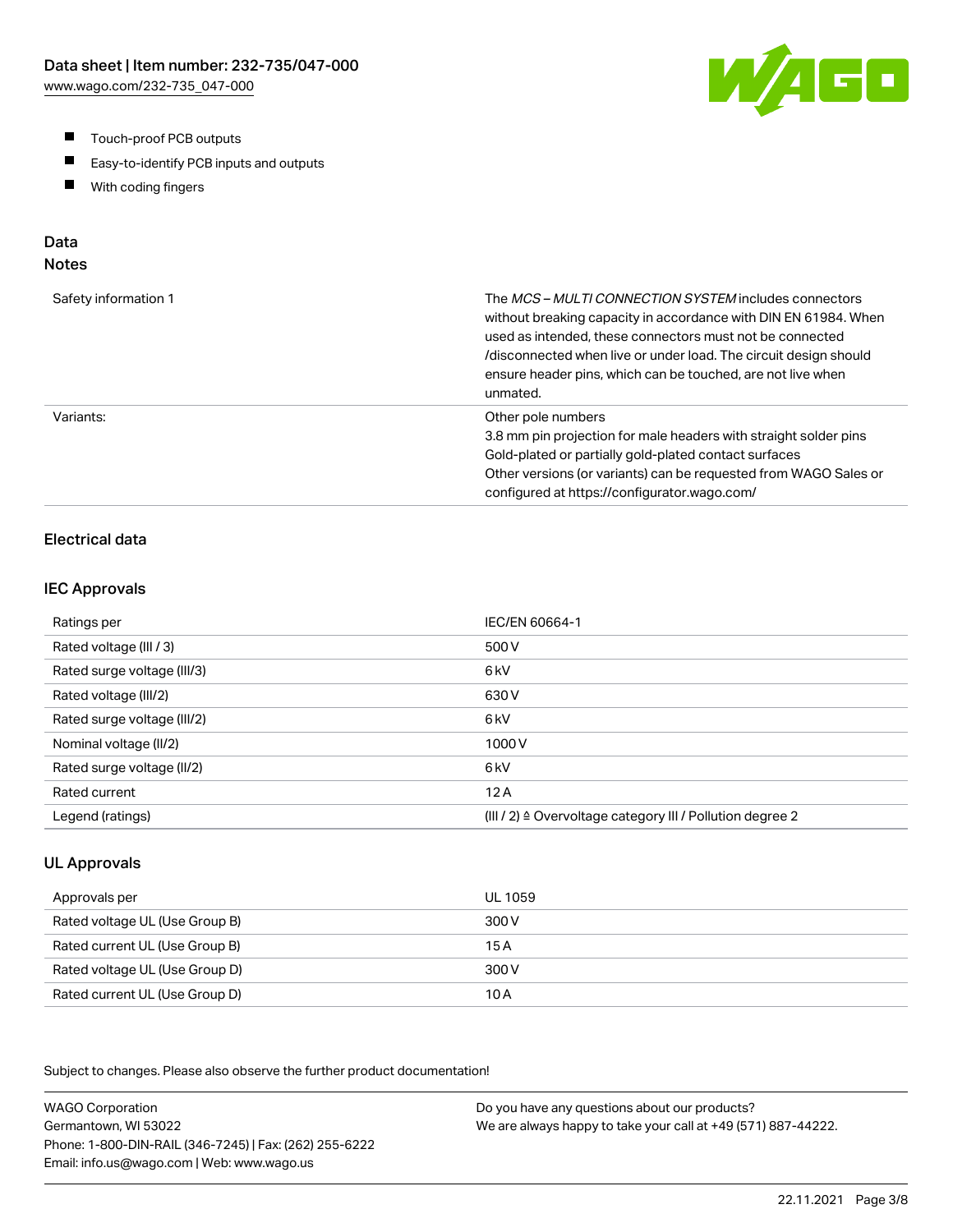

### Ratings per UL

| Rated voltage UL 1977 | 600 V |
|-----------------------|-------|
| Rated current UL 1977 |       |

#### CSA Approvals

| Approvals per                   | CSA   |
|---------------------------------|-------|
| Rated voltage CSA (Use Group B) | 300 V |
| Rated current CSA (Use Group B) | 15 A  |
| Rated voltage CSA (Use Group D) | 300 V |
| Rated current CSA (Use Group D) | 10 A  |

#### Connection data

| Total number of potentials |  |
|----------------------------|--|
| Number of connection types |  |
| Number of levels           |  |

#### Connection 1

| . .<br>Number<br>: poles<br>ΩТ<br>.<br>. |  |  |
|------------------------------------------|--|--|
|                                          |  |  |

# Physical data

| Pin spacing                          | 7.5 mm / 0.295 inch        |
|--------------------------------------|----------------------------|
| Width                                | 49.8 mm / 1.961 inch       |
| Height                               | 23.25 mm / 0.915 inch      |
| Height from the surface              | 18.25 mm / 0.719 inch      |
| Depth                                | 11.6 mm / 0.457 inch       |
| Solder pin length                    | 5 mm                       |
| Solder pin dimensions                | $0.6 \times 1$ mm          |
| Drilled hole diameter with tolerance | $1.3$ <sup>(+0.1)</sup> mm |

## Mechanical data

| Mounting type | Mounting flange             |
|---------------|-----------------------------|
| Mounting type | Flush feed-through mounting |
|               | Panel mounting              |

Subject to changes. Please also observe the further product documentation!

| <b>WAGO Corporation</b>                                | Do you have any questions about our products?                 |
|--------------------------------------------------------|---------------------------------------------------------------|
| Germantown, WI 53022                                   | We are always happy to take your call at +49 (571) 887-44222. |
| Phone: 1-800-DIN-RAIL (346-7245)   Fax: (262) 255-6222 |                                                               |
| Email: info.us@wago.com   Web: www.wago.us             |                                                               |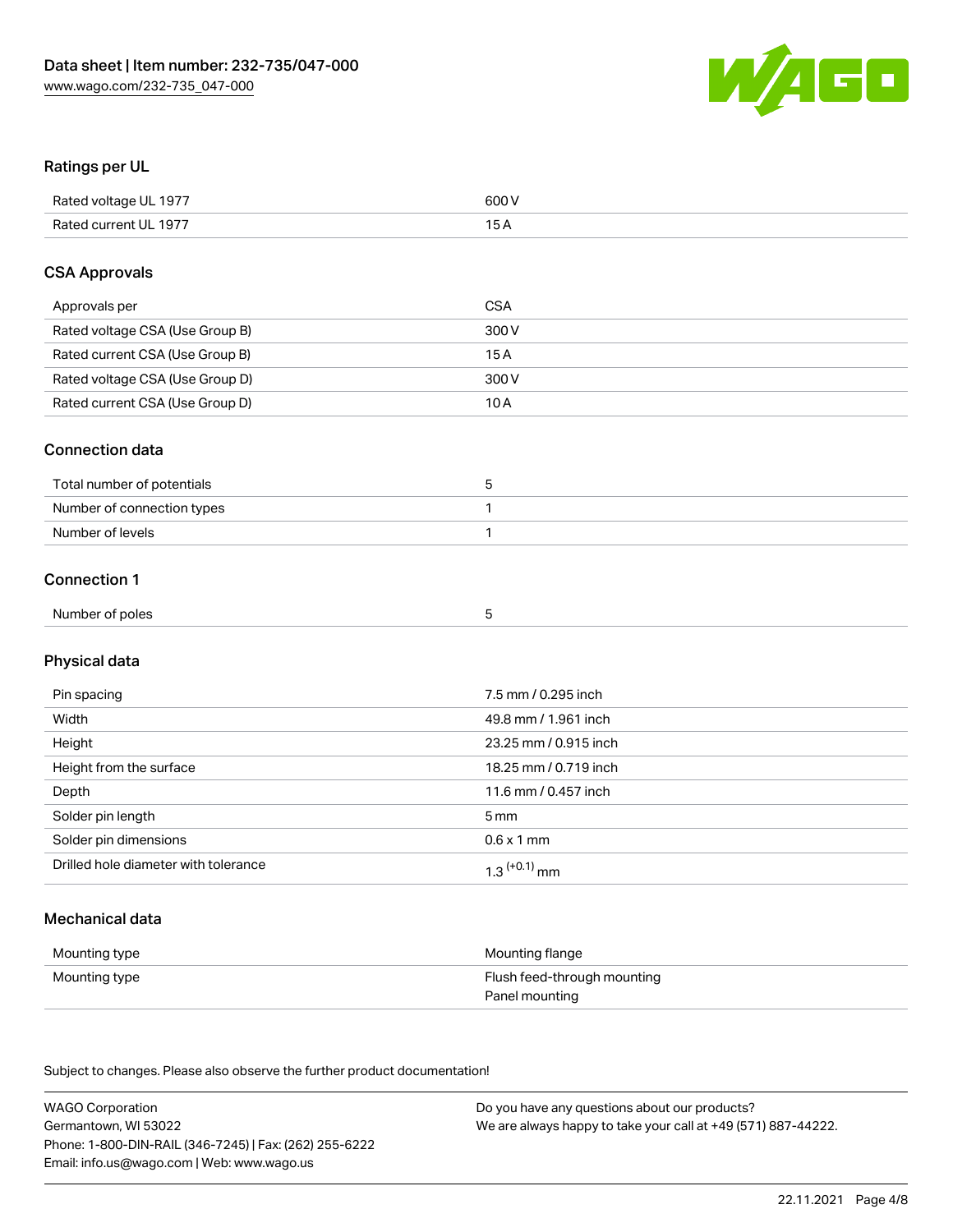[www.wago.com/232-735\\_047-000](http://www.wago.com/232-735_047-000)



#### Plug-in connection

| Contact type (pluggable connector) | Female header |
|------------------------------------|---------------|
| Connector (connection type)        | for PCB       |
| Mismating protection               | No            |
| Mating direction to the PCB        | 90 °          |
| Locking of plug-in connection      | Without       |

## PCB contact

| PCB Contact                         | THT                                        |
|-------------------------------------|--------------------------------------------|
| Solder pin arrangement              | over the entire female connector (in-line) |
| Number of solder pins per potential |                                            |

### Material data

| Color                       | gray             |
|-----------------------------|------------------|
| Material group              |                  |
| Insulation material         | Polyamide (PA66) |
| Flammability class per UL94 | V <sub>0</sub>   |
| Contact material            | Copper alloy     |
| Contact plating             | tin-plated       |
| Fire load                   | $0.134$ MJ       |
| Weight                      | 6.3 <sub>g</sub> |

#### Environmental requirements

| Limit temperature range | -60  +85 °C |
|-------------------------|-------------|
|-------------------------|-------------|

## Commercial data

| PU (SPU)              | 50 Stück      |
|-----------------------|---------------|
| Packaging type        | box           |
| Country of origin     | DE            |
| <b>GTIN</b>           | 4050821637943 |
| Customs tariff number | 85366990990   |

## Approvals / Certificates

#### Ship Approvals

| Logo | Approval | <b>Additional Approval Text</b> | name                  |
|------|----------|---------------------------------|-----------------------|
|      |          |                                 | ' <i>∶</i> ertificate |

Subject to changes. Please also observe the further product documentation!

| <b>WAGO Corporation</b>                                | Do you have any questions about our products?                 |
|--------------------------------------------------------|---------------------------------------------------------------|
| Germantown, WI 53022                                   | We are always happy to take your call at +49 (571) 887-44222. |
| Phone: 1-800-DIN-RAIL (346-7245)   Fax: (262) 255-6222 |                                                               |
| Email: info.us@wago.com   Web: www.wago.us             |                                                               |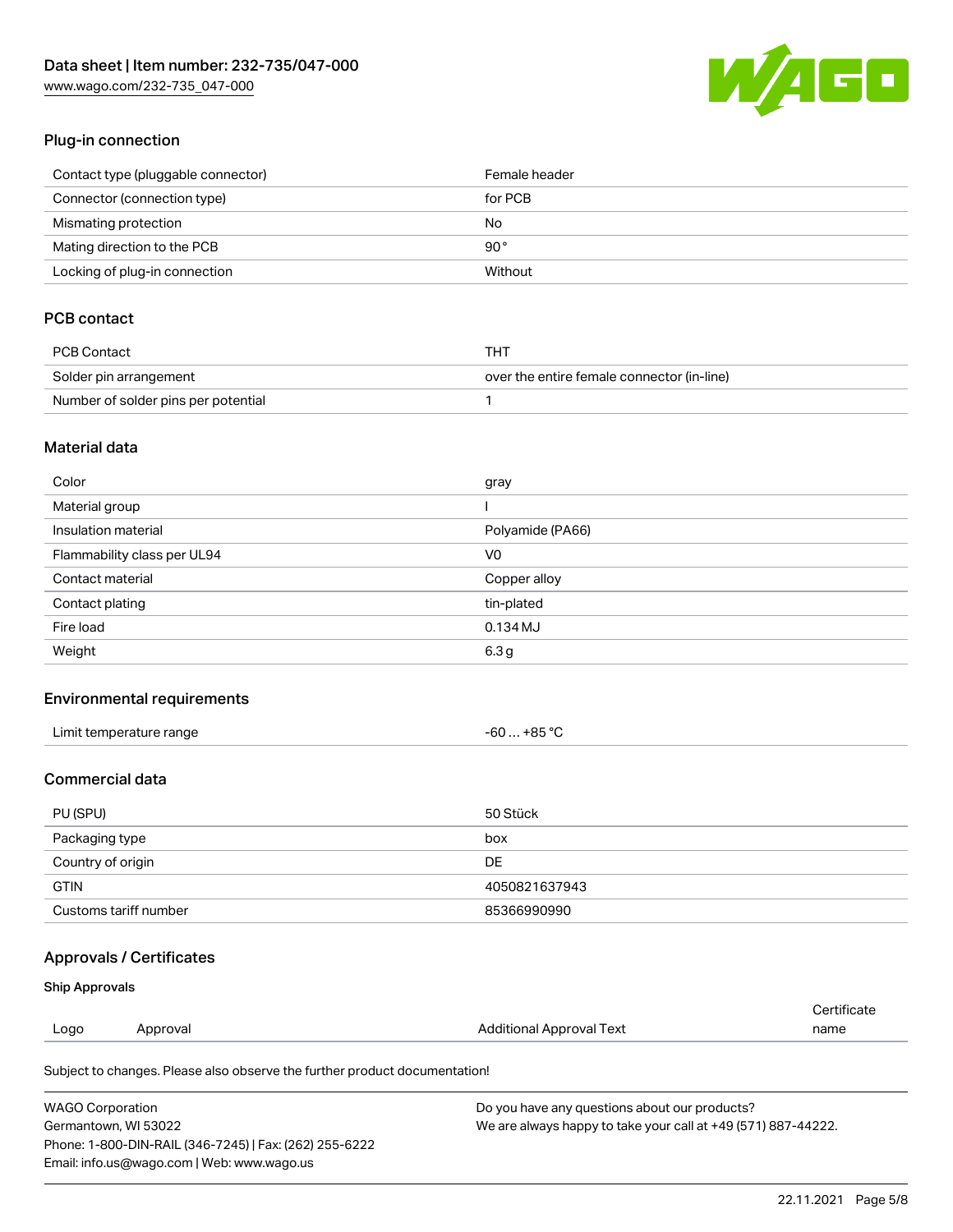## Data sheet | Item number: 232-735/047-000

[www.wago.com/232-735\\_047-000](http://www.wago.com/232-735_047-000)



| <b>ABS</b>          | <b>ABS</b><br>American Bureau of Shipping               |                                 | $19 -$<br>HG15869876-<br><b>PDA</b> |
|---------------------|---------------------------------------------------------|---------------------------------|-------------------------------------|
| <b>BUNEAU</b>       | BV<br>Bureau Veritas S.A.                               | IEC 60998                       | 11915/D0 BV                         |
|                     | <b>DNV GL</b><br>Det Norske Veritas, Germanischer Lloyd | EN 60998                        | TAE000016Z                          |
| <b>UL-Approvals</b> |                                                         |                                 |                                     |
|                     |                                                         |                                 | Certificate                         |
| Logo                | Approval                                                | <b>Additional Approval Text</b> | name                                |
|                     | <b>UR</b><br>Underwriters Laboratories Inc.             | UL 1059                         | E45172                              |
|                     | UR<br>Underwriters Laboratories Inc.                    | <b>UL 1977</b>                  | E45171                              |

#### **Counterpart**

| ltem no.731-605<br>www.wago.com/731-605<br>1-conductor male connector; CAGE CLAMP®; 2.5 mm <sup>2</sup> ; Pin spacing 7.5 mm; 5-pole; 2,50 mm <sup>2</sup> ; gray |
|-------------------------------------------------------------------------------------------------------------------------------------------------------------------|
|-------------------------------------------------------------------------------------------------------------------------------------------------------------------|

#### Optional accessories

Testing accessories



## Item no.: 210-136

Test plug; 2 no-136<br>Test plug; 2 mm Ø; with 500 mm cable [www.wago.com/210-136](http://www.wago.com/210-136)

#### Item no.: 231-662

Test plugs for female connectors; for 7.5 mm and 7.62 mm pin spacing; 2,50 mm²; light gray [www.wago.com/231-662](http://www.wago.com/231-662)

Subject to changes. Please also observe the further product documentation!

WAGO Corporation Germantown, WI 53022 Phone: 1-800-DIN-RAIL (346-7245) | Fax: (262) 255-6222 Email: info.us@wago.com | Web: www.wago.us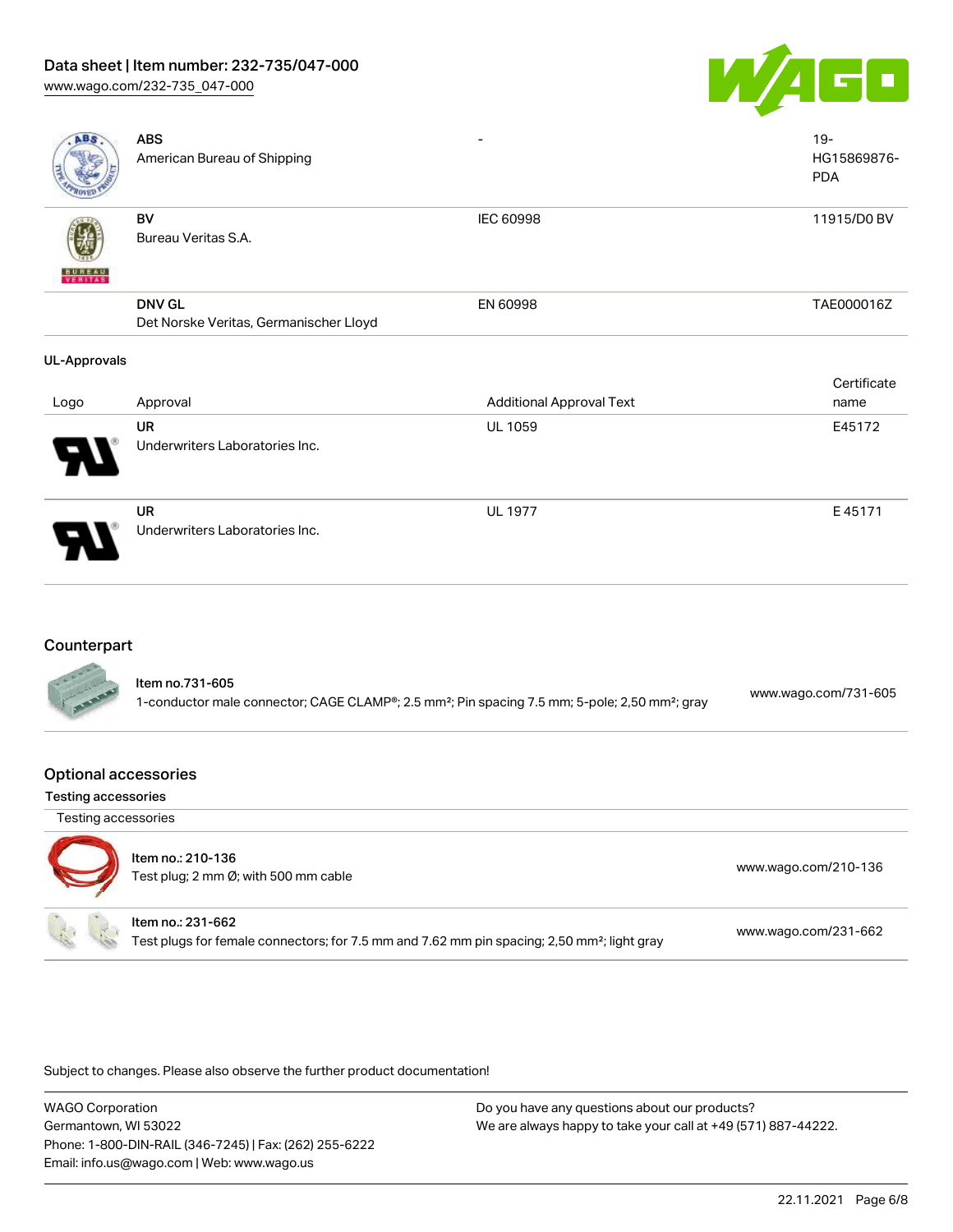

## Downloads Documentation

| <b>Additional Information</b>                                                                                                                                          |            |               |          |
|------------------------------------------------------------------------------------------------------------------------------------------------------------------------|------------|---------------|----------|
| Technical explanations                                                                                                                                                 | 2019 Apr 3 | pdf<br>2.0 MB | Download |
| <b>CAD files</b>                                                                                                                                                       |            |               |          |
| CAD data                                                                                                                                                               |            |               |          |
| 2D/3D Models 232-735/047-000                                                                                                                                           |            | <b>URL</b>    | Download |
| <b>PCB Design</b>                                                                                                                                                      |            |               |          |
| Symbol and Footprint 232-735/047-000                                                                                                                                   |            | URL           | Download |
| CAx data for your PCB design, consisting of "schematic symbols and PCB footprints",<br>allow easy integration of the WAGO component into your development environment. |            |               |          |
| Supported formats:                                                                                                                                                     |            |               |          |
| ш<br>Accel EDA 14 & 15                                                                                                                                                 |            |               |          |
| ш<br>Altium 6 to current version                                                                                                                                       |            |               |          |
| Cadence Allegro                                                                                                                                                        |            |               |          |
| ш<br>DesignSpark                                                                                                                                                       |            |               |          |
| ш<br>Eagle Libraries                                                                                                                                                   |            |               |          |
| ш<br>KiCad                                                                                                                                                             |            |               |          |
| ш<br>Mentor Graphics BoardStation                                                                                                                                      |            |               |          |
| ш<br>Mentor Graphics Design Architect                                                                                                                                  |            |               |          |
| ш<br>Mentor Graphics Design Expedition 99 and 2000                                                                                                                     |            |               |          |
| ш<br>OrCAD 9.X PCB and Capture                                                                                                                                         |            |               |          |
| ш<br>PADS PowerPCB 3, 3.5, 4.X, and 5.X                                                                                                                                |            |               |          |
| ш<br>PADS PowerPCB and PowerLogic 3.0                                                                                                                                  |            |               |          |
| ш<br>PCAD 2000, 2001, 2002, 2004, and 2006                                                                                                                             |            |               |          |
| ш<br>Pulsonix 8.5 or newer                                                                                                                                             |            |               |          |
| H.<br><b>STL</b>                                                                                                                                                       |            |               |          |
| 3D STEP<br>ш                                                                                                                                                           |            |               |          |
| TARGET 3001!                                                                                                                                                           |            |               |          |
| View Logic ViewDraw<br>ш                                                                                                                                               |            |               |          |
| ш<br>Quadcept                                                                                                                                                          |            |               |          |

.<br>Subject to changes. Please also observe the further product documentation!

WAGO Corporation Germantown, WI 53022 Phone: 1-800-DIN-RAIL (346-7245) | Fax: (262) 255-6222 Email: info.us@wago.com | Web: www.wago.us